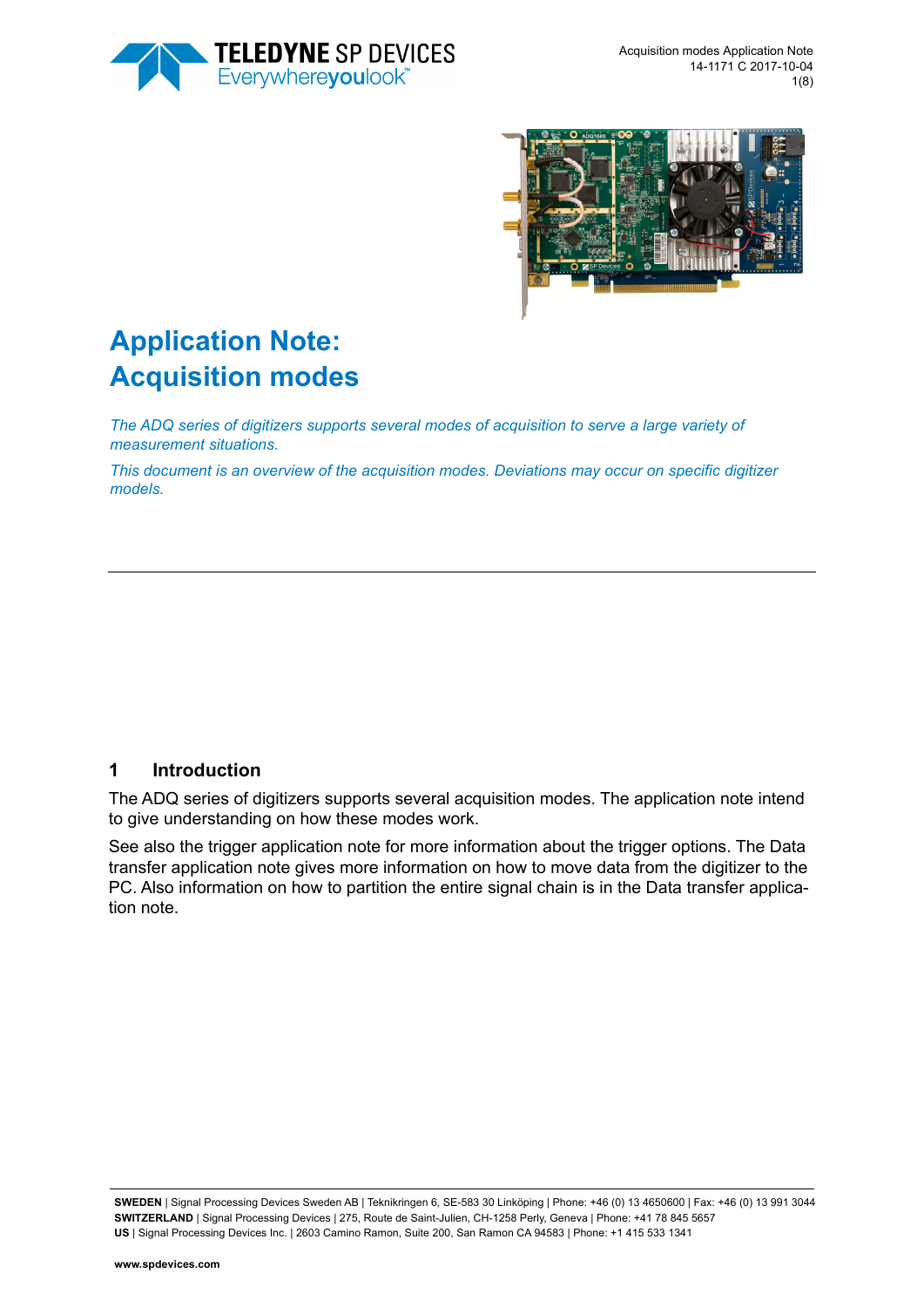

## **2 Definitions**

| #         | <b>NAMF</b>     | <b>DESCRIPTION</b>                           |
|-----------|-----------------|----------------------------------------------|
|           | Record          | A sequence of samples                        |
| <u> 2</u> | Sample          | One single data value from the A/D converter |
| 13        | <b>ADQ DRAM</b> | DRAM on the digitizer (also SDR14)           |
| 14        | <b>PC DRAM</b>  | RAM in the host PC                           |
| 5         | <b>FPGA RAM</b> | Ram in the FPGA on the digitizer             |
| 16        | Waveform        | See Record                                   |

**Table 1: Definitions**

## **3 Summary of acquisition modes**

| <b>REF</b> | <b>NAME</b>              | <b>DESCRIPTION</b>                                                                                                                                                                                                                                    | <b>PARAMETERS</b>                                                     |
|------------|--------------------------|-------------------------------------------------------------------------------------------------------------------------------------------------------------------------------------------------------------------------------------------------------|-----------------------------------------------------------------------|
| 4.1        | Single-record            | One record is collected at the trigger. This is a special<br>case of Multi-record mode                                                                                                                                                                | Number of records<br>Record length<br>Pre-trigger<br>Trigger hold-off |
| 4.2        | Multi-record             | One record is collected at each trigger. The records are<br>stored in ADQ DRAM. Read out is performed after<br>acquisition completed.                                                                                                                 | Number of records<br>Record length<br>Pre-trigger<br>Trigger hold-off |
| 4.3        | Read out while recording | The same as Multi-record, but the read out can start<br>before acquisition is completed.                                                                                                                                                              | Number of records<br>Record length<br>Pre-trigger<br>Trigger hold-off |
| 4.4        | Continuous multi-record. | The same as Multi-record, but the read out can start at<br>the same time as acquisition. Instead of filling the ADQ<br>DRAM and then read out the data (as for multi-record),<br>the ADQ DRAM is used a circular buffer in a continuous<br>operation. | Record length<br>Pre-trigger<br>Trigger hold-off                      |
| 4.5        | Triggered streaming      | At each trigger, a record is collected and sent directly to<br>the host PC.                                                                                                                                                                           | Record length<br>Pre-trigger<br>Trigger hold-off                      |
| 4.6        | Continuous streaming     | At a trigger, a continuous stream of data starts.                                                                                                                                                                                                     | Custom                                                                |

**Table 2: Acquisition modes**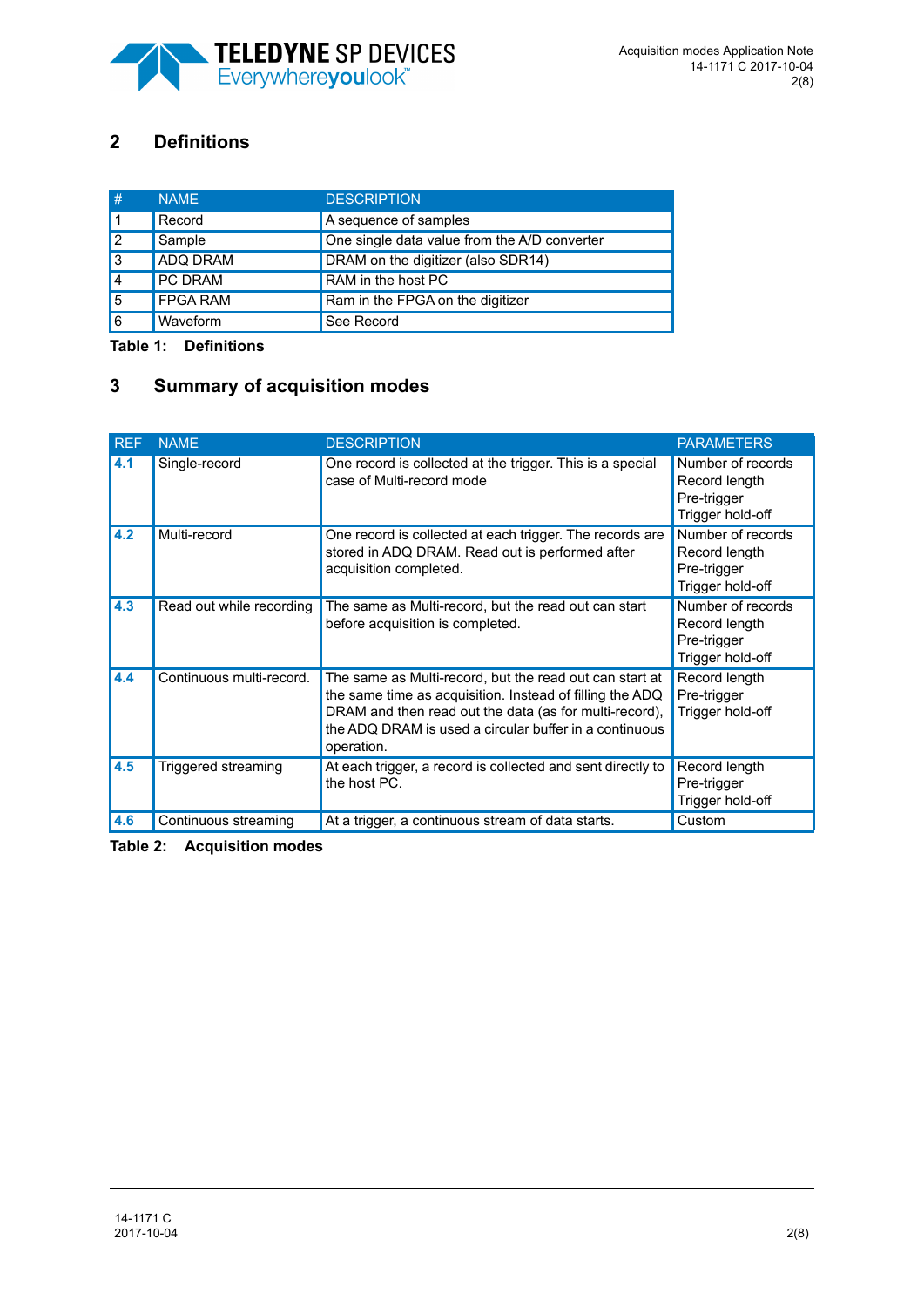

## **4 Description of the acquisition modes**

## <span id="page-2-1"></span>**4.1 Single-record**

This is a special case of Multi-record, **[Section 4.2](#page-2-0)**, where the number of records is set to 1.

## <span id="page-2-0"></span>**4.2 Multi-record**

Multi-record mode is the method for acquiring sets very large records.

Set up a record size and a number of records. The trigger position is controlled via pre-trigger and trigger hold-off parameters. A header is added to each record with trigger information and time stamp. Data is stored in ADQ DRAM and read out is performed when the entire acquisition has completed.

### **Multi-record mode is preferred when**

- Large records, up to millions of samples
- Dense triggers, that is high data rate
- Trigger bursts, that is high average data rate

## **Limitations to multi-record are**

• Total data set must be kept below ADQ DRAM size.



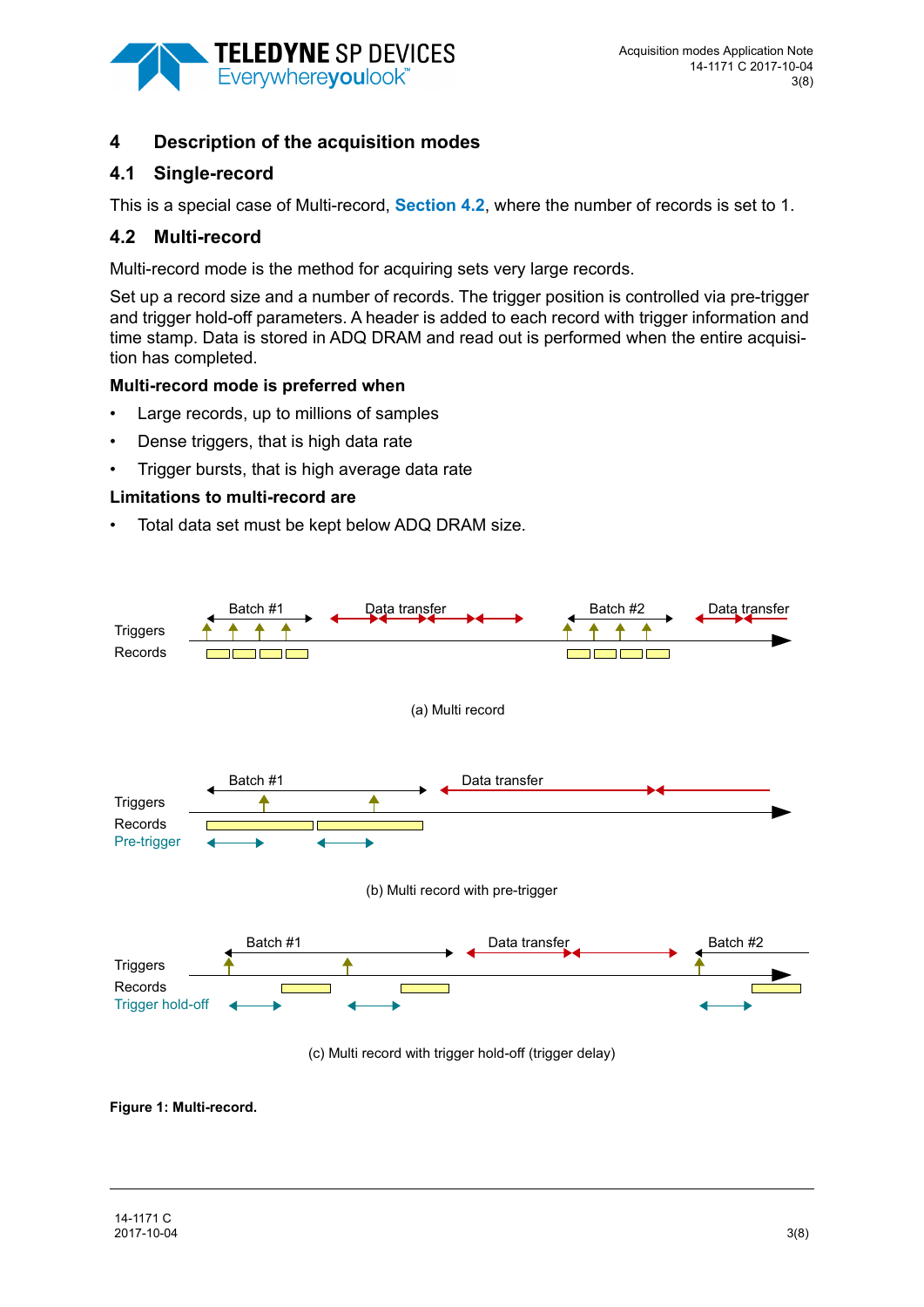

## <span id="page-3-0"></span>**4.3 Read out while recording1**

Read out while recording is an extension of multi-record that speeds up the read out process.

After setting up a multi-record acquisition, **[Section 4.2](#page-2-0)**, the read-out is started as soon as the first record has been stored in the ADQ DRAM. This feature puts high requirements on the ADQ DRAM since the ADQ DRAM has to alternate between read and write operations. The real time recording of data from the ADCs is always scheduled with higher priority than the read operation. For high data rate operations, there is not sufficient time for reading data.

The advantage of the read out while recording mode is visible if the triggers are sparse. Then most of the memory content is read out at the end of the batch and the dead time to the next batch can be reduced compared to standard multi-record mode.

#### **Read out while recording multi-record mode is preferred when**

- Large records, up to millions of samples
- Sparse triggers, that is the total time for acquiring all records is long.

#### **Limitations to read out while recording multi-record are**

Data rate writing to ADQ DRAM has to leave time for readout.



**Figure 2: Multi-record with simultaneous read out.** 

<sup>1.</sup> This is sometimes referred to as simultaneous read out and acquire (SAR)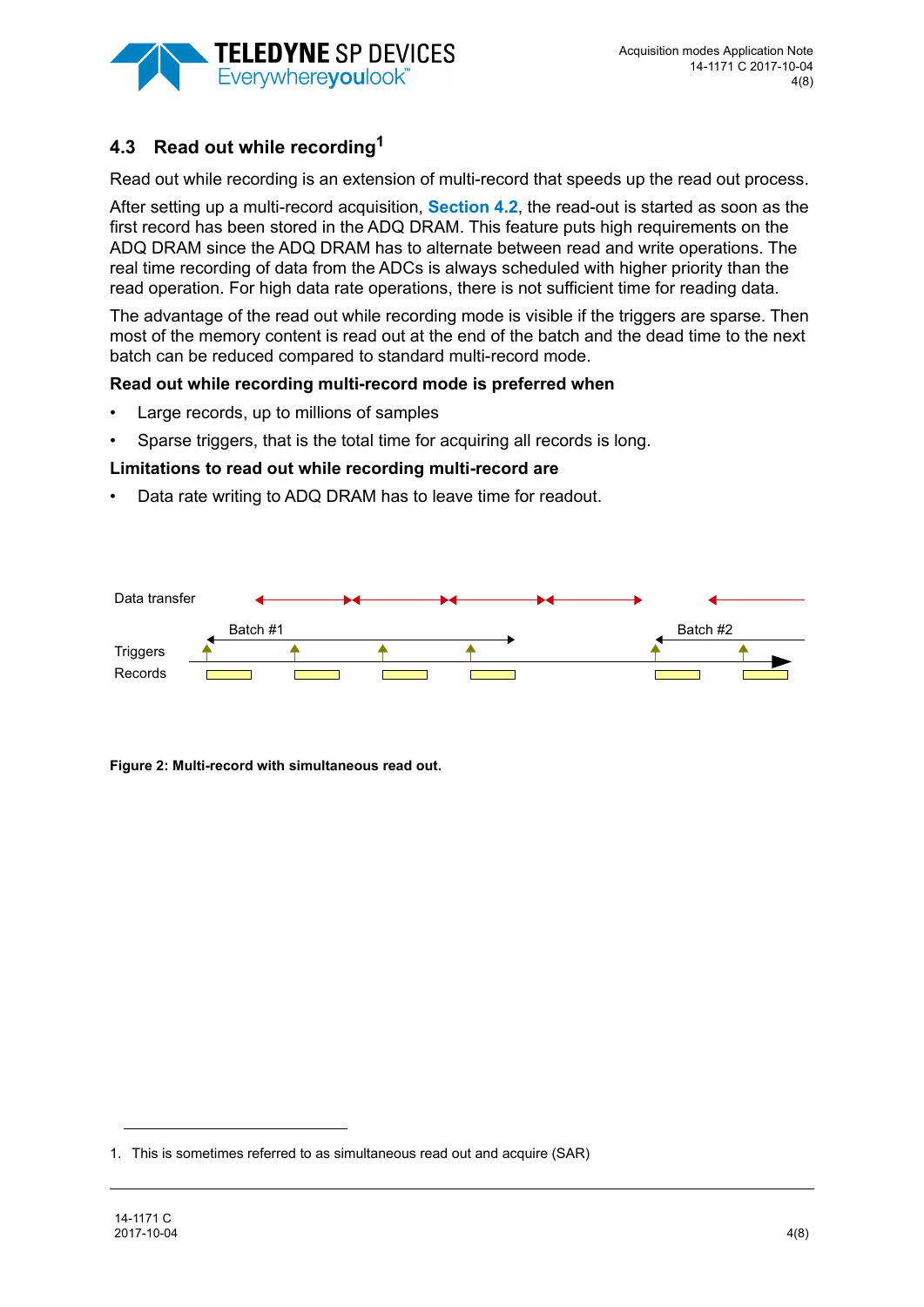

## <span id="page-4-1"></span>**4.4 Continuous Multi-record.**

Continuous multi-record enables never-ending acquisition of very large of records.

Continuous multi-record is a further extension of multi-record, **[Section 4.2](#page-2-0)**, with read-out while acquire, **[Section 4.3](#page-3-0)**. In the continuous multi-record mode, the trigger rate and the record size is set up to generate a data rate that is lower than the read out speed. The ADQ DRAM is set up to start again from address 0 when full as to provide a cyclic data acquisition. This is a variant of triggered streaming, **[Section 4.2](#page-2-0)**, which allows very long records.

#### **Continuous multi-record mode is preferred when**

- Large records, up to millions of samples
- Long pre-trigger
- Sparse triggers
- The total data set is larger than the ADQ DRAM

#### **Limitations continuous multi-record are**

• Average data rate to the ADQ DRAM has to be smaller than the speed of the read out process.



**Figure 3: Continuous Multi-record.**

#### <span id="page-4-0"></span>**4.5 Triggered streaming**

Triggered streaming is the method for acquiring very many small records, **[Figure 4](#page-5-0)**.

Triggered streaming also enables individual triggering of the channels<sup>1</sup>, [Figure 5](#page-5-1).

Triggered streaming do not store data on the ADQ DRAM. All records are recorded in the FPGA FIFO and directly transfered to the host PC. The acquisition is set up with trigger position and record length. A header with time stamp and trigger information is added to each record.

#### **Triggered streaming is preferred when**

- Small records, up to kilo samples
- Short re-arm time
- Individual channel trigger and data transfer
- Sparse triggers
- The total data set is larger than the ADQ DRAM

<sup>1.</sup> Available on ADQ412 only.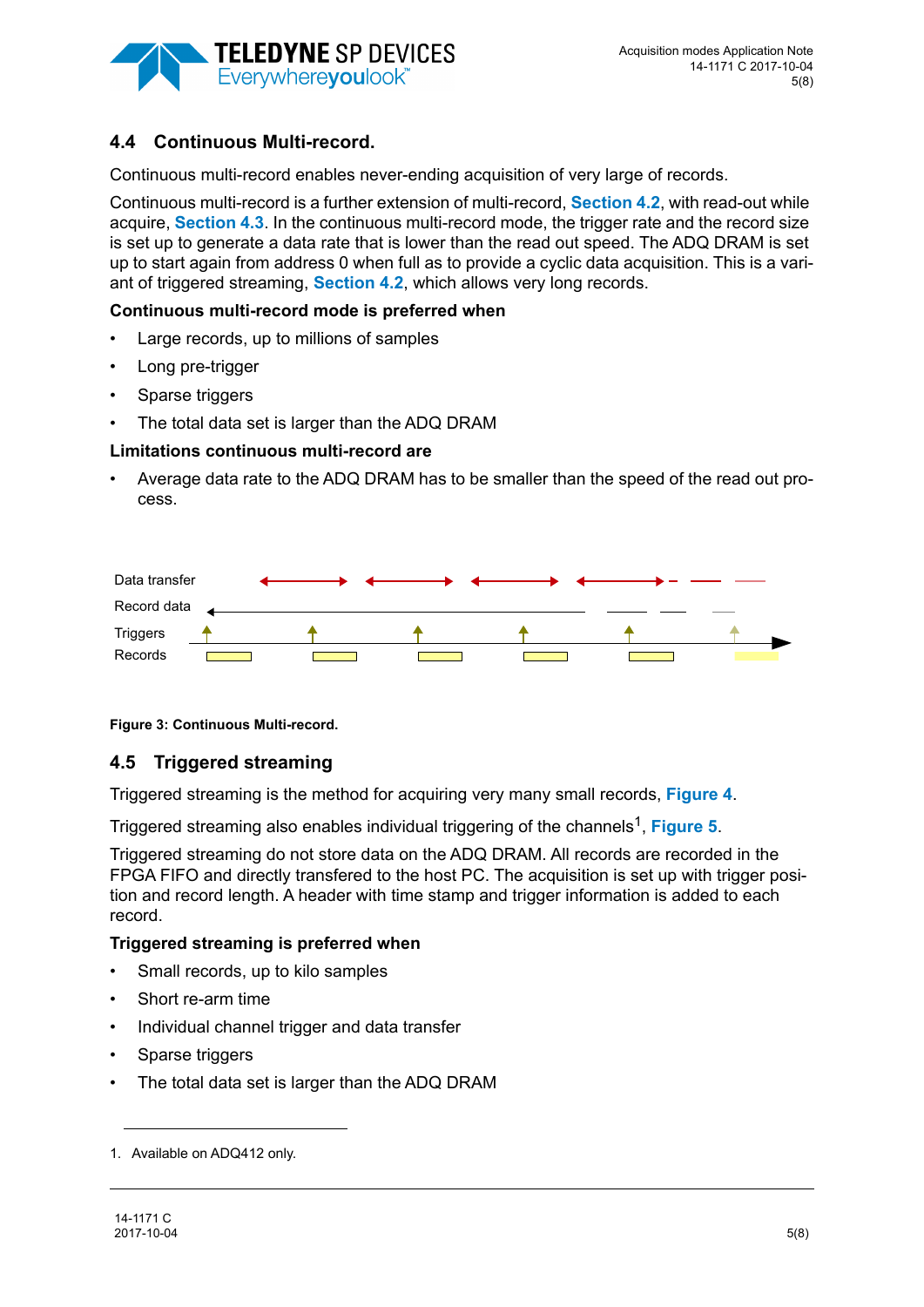

#### **Limitations continuous multi-record are**

- Average data rate has to be kept below the speed of the read out process.
- Record size has to be smaller than FPGA FIFO



#### <span id="page-5-0"></span>**Figure 4: Triggered streaming**



<span id="page-5-1"></span>**Figure 5: Triggered streaming with individual level trigger on ADQ412**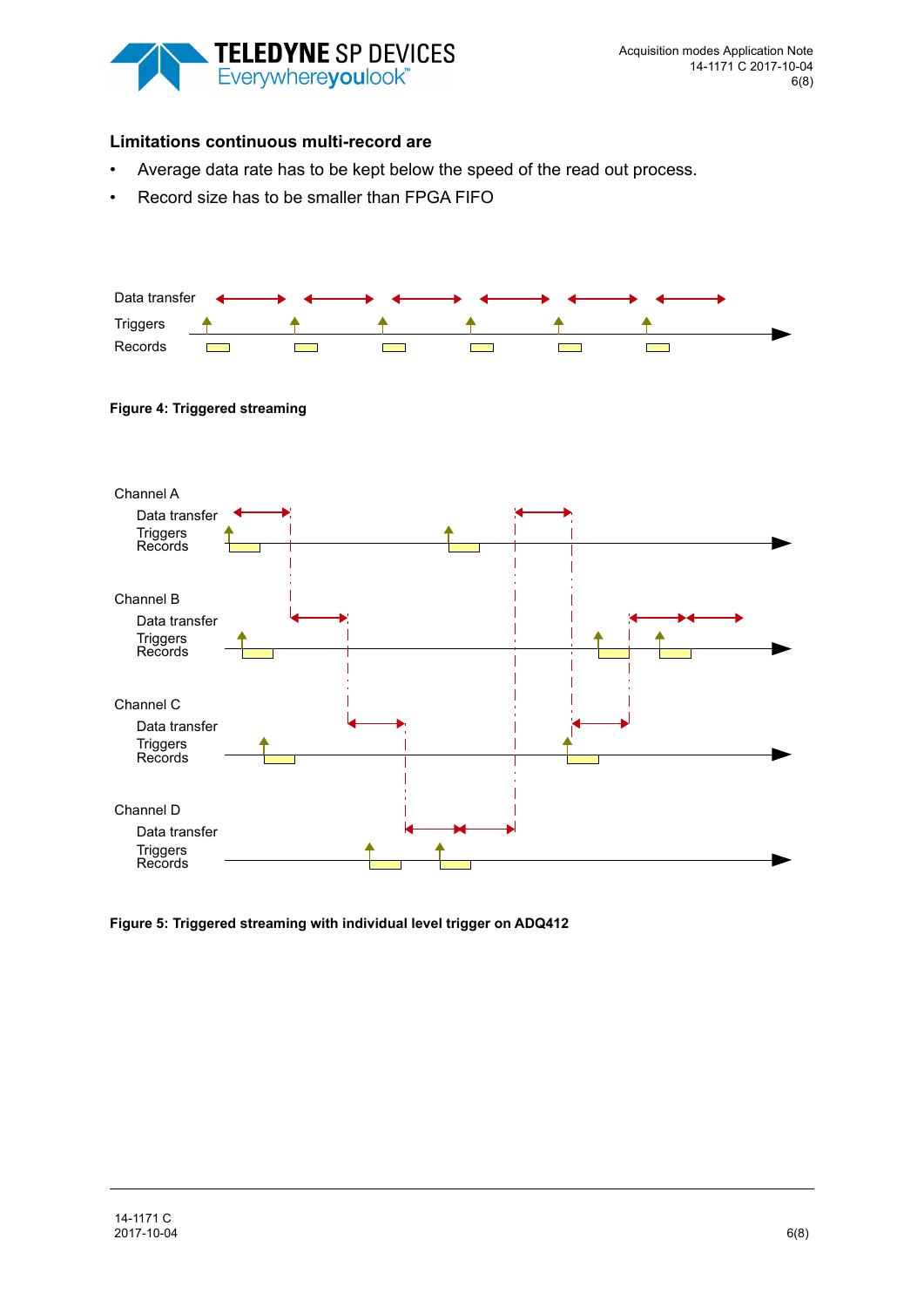

## <span id="page-6-0"></span>**4.6 Continuous streaming**

Continuous streaming is the method for recording a continuous signal.

At the first trigger (e.g. software command), a continuous stream of data to the host PC is started. The FIFO buffer on the FPGA is limited. One have to make sure that the data rate is reduced to a level at which the host PC can read it. Custom data reduction can be implemented using the ADQ Development Kit. There is no header.

#### **Continuous streaming is preferred when**

There is no records, only streaming data

#### **Limitations continuous multi-record are**

• Average data rate has to be limited in the FPGA to match the read out process.

| Data transfer                             |  |
|-------------------------------------------|--|
| <b>Triggers</b>                           |  |
| Continuous data<br>(at reduced data rate) |  |

#### **Figure 6: Continuous streaming**

#### ADQ MULTI RECORD READ OUT WHILE **RECORDING CONTINUOUS** MULTI RECORD TRIGGERED **STREAMING CONTINUOUS STREAMING** ADQ112 YES NO NO NO NO YES ADQ114 YES NO NO NO <mark>Option</mark> YES ADQ212 YES NO NO NO NO YES ADQ214 YES NO NO NO <mark>Option Y</mark>ES ADQ108 YES YES YES YES Option YES ADQ108 ADQ208 YES YES YES YES Option YES ADQ208D YES YES YES YES Option YES ADQ1600 YES YES YES YES <mark>YES Option YES</mark> ADQ412-1G YES YES YES YES YES ADQ412-3G YES YES YES YES YES YES YES ADQ412-4G YES YES YES YES YES YES YES SDR14 YES YES YES YES Option  $Y$ ES

## **5 Summary of available modes (as per 2014-04-14)**

#### **Table 3: Acquisition modes on each product<sup>3</sup>**

- 1. Custom data reduction required. Use ADQ1600 Development Kit.
- 2. Custom data reduction required. Use SDR14 Development Kit.
- 3. Contact an SP Devices' sales representative for information about optional configurations.